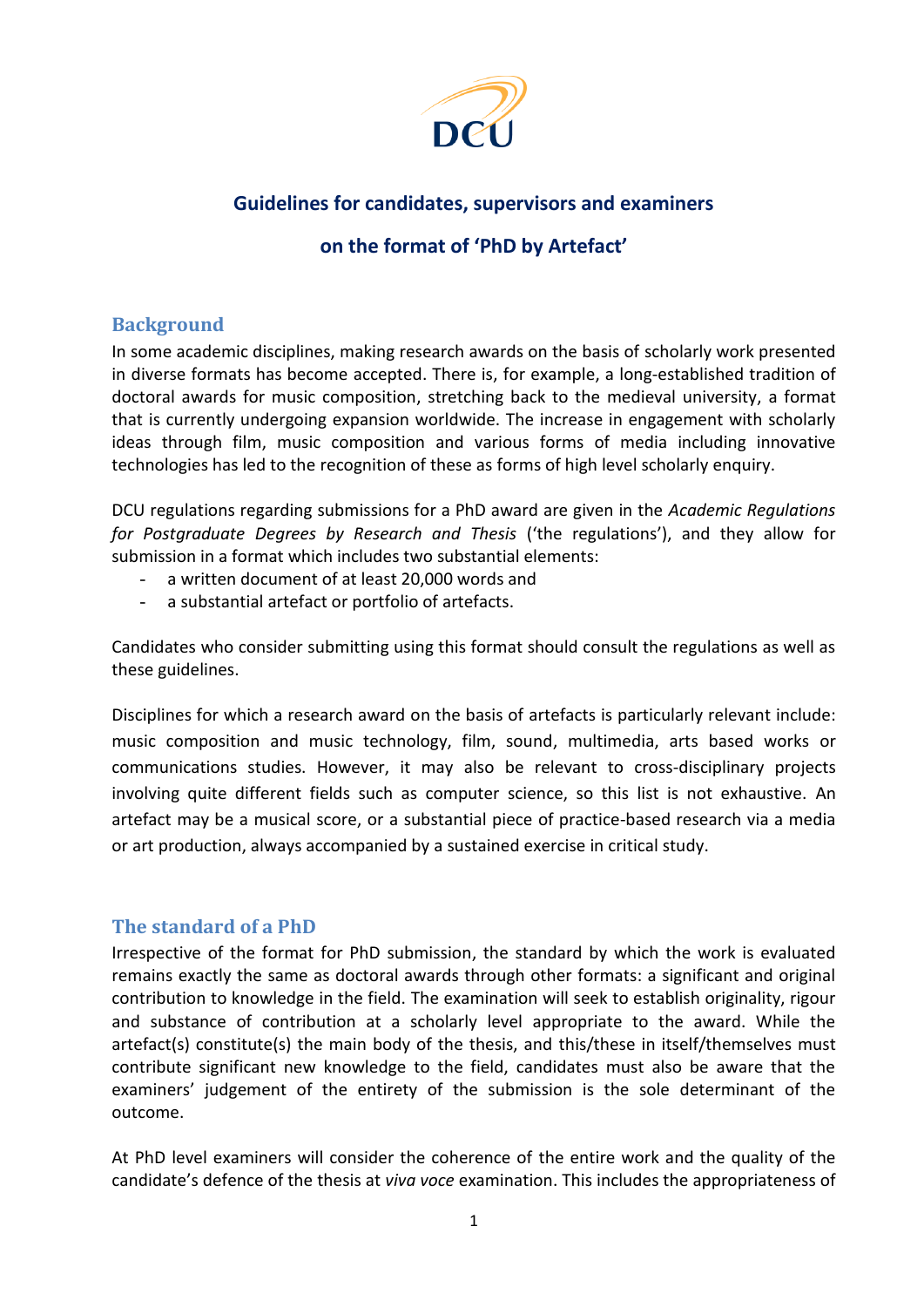methodologies used, the rigour of critical thought and analysis, the quality of argument, and of presentation, the significance of the contribution to new knowledge, and where collaboration has been necessary as part of the production, the candidate's particular contribution to this aspect of the submission. The accompanying analytical commentary is therefore an equally important element in ensuring that examiners are convinced that the work presented as a whole meets the standard of the research award, especially with regard to articulating the coherence of the work and the role the candidate played in work which was produced collaboratively. For these reasons, it is very important that the written document is approached as an integral part of research, progressed in parallel with the development of the artefact.

The award of doctoral degree is based solely on the work presented for examination and carried out during the period of registration with the University for the research degree.

- There is no question of the academic award being made simply in recognition of creative work which has received popular or critical acclaim, or of a research award being 'due' to a recognised composer/ director/ collector/editor.
- The thesis overall may be deemed to fall short of the required standard, even if the artefact(s) attract(s) recognition, awards or success outside the academic arena.

## **Artefacts which can be included**

Artefacts which can be included in the submission are limited to those which are based on work undertaken, under supervision, during the student's period of registration. Work produced prior to this is excluded.

The format of 'artefact' is broadly interpreted, and examples may include creative works, media productions or art (e.g., music compositions, film, digital media, music technology/software, photographs, arts based works etc.). It also includes definitive texts such as critical editions. The artefact, or collection of artefacts must be substantial, and the particulars of this are dictated by norms in the field. In music composition, the compositions must be no less than 90 minutes in duration, with at least one element that is an extended work. For media productions in linear form, this may be audio-visual material to a maximum of 1 hour (documentary film or mixed media production); for responsive media productions a minimum of 40 minutes of user engagement is a useful guideline.

### **Considerations at time of admission**

Prospective students should first seek the support of a member of staff qualified to supervise a research award in this format and have demonstrated their capacity at this level through a review of their recent work in this area. Normal minimum admission criteria for research degrees apply as do expectations regarding readiness for academic and analytical writing. This is of key importance, and students should already have gained a good first degree or Master's degree in a cognate or creative discipline. In addition, the type of PhD format should be identified and, in the context of the intended format, student suitability in terms of his/her skills base should be established at time of admission to the university. Students must be able to provide evidence of their ability and skills to conduct practice-based research. In the case of composition, for example, it would be a prerequisite that the candidate was already at an advanced level of composition and could demonstrate this through scores and publically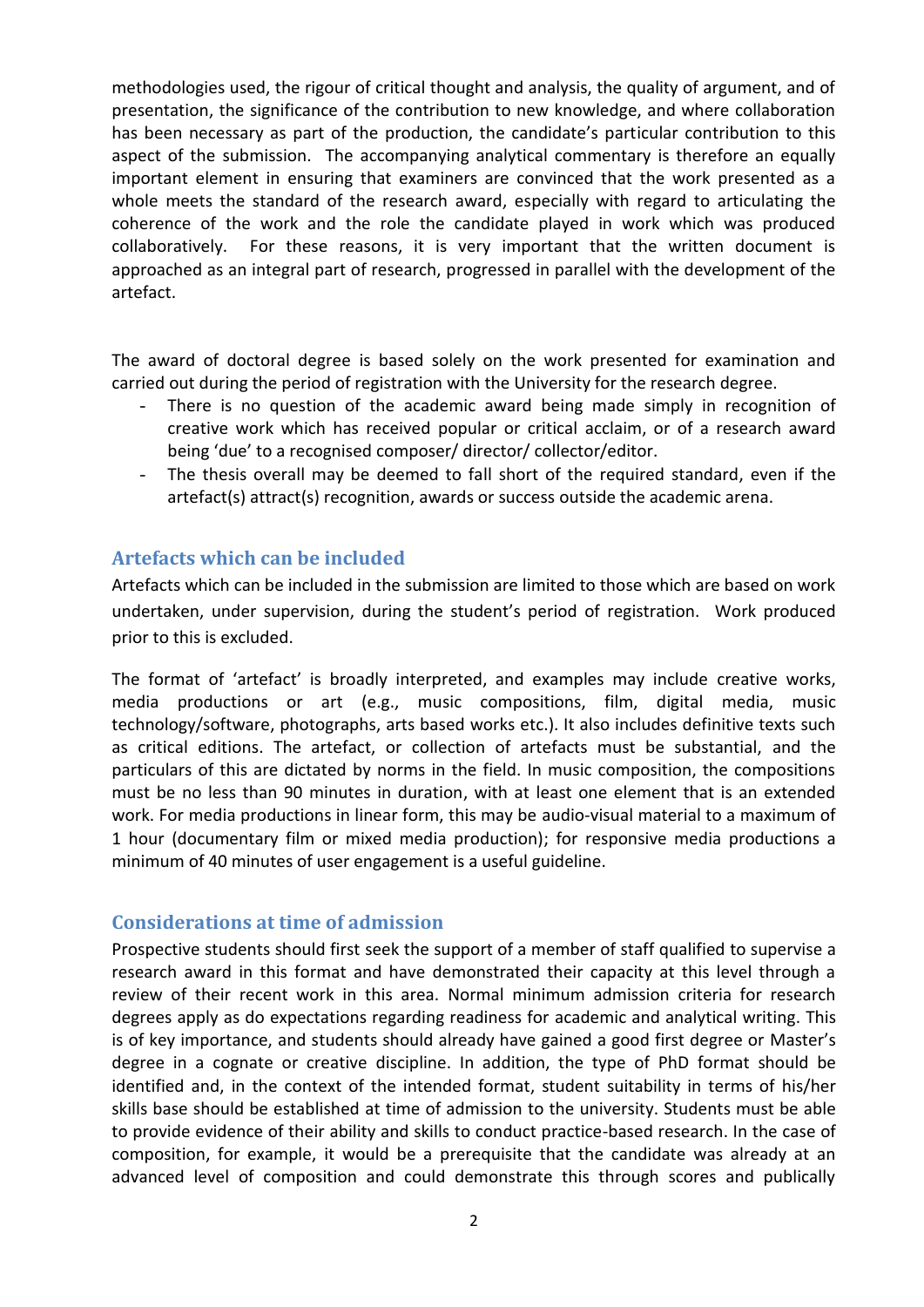performed works. In the case of media productions evidence could be in the form of a creative portfolio including examples of filmmaking, photography, phonography, multimedia projects or other appropriate creative practice.

The decision to opt for a research project in this format should be made jointly by an applicant and the proposed supervisor(s). It is important that the supervisor has directly relevant scholarly output, and is familiar with standards internationally for this format. Supervisors must provide guidance with regard to the expected academic level, and the scope within the proposed topic to make a contribution at the level of the award. Both applicant and supervisor should consider the potential risks inherent in this approach, and the likely timeframe the work might take to complete. Candidates may not have a good understanding of these aspects and have unrealistic expectations based on past successes, or related (but not necessarily academic) writing composition or media production, so supervisor advice is crucial at this stage. It is also important to consider the availability of resources which will be required to support the research, and project should not be undertaken unless these are available.

Particular care should be taken in applying the university *RPL Policy for Research Awards* in such admissions. Experience and expertise in composing or film production, for example, while vital, does not necessarily imbue the requirements for writing at a scholarly level. All RPL-based applications should be considered using the process outlined in the policy, and equivalence of prior learning to the Level 8 or 9 award, usually required for admission onto the register, rigorously assessed. There are two aspects to the submission, and there is an onus on the University to ensure a candidate can have a reasonable expectation to successfully execute both.

Subsequent to admission, the intended format should be taken into account in identifying developmental opportunities for the student, setting of milestones and monitoring of progress. At the confirmation or transfer stage, the intended format should be reconfirmed, and again noted on the 'intention to submit' stage.

### **Student contribution to the work**

It is recognised that some aspects of the submission may have involved other individuals in the production. It is expected that in such cases, the candidate, the originator of the work, has had at least a director/producer level role and that the candidate includes a signed statement of their contribution to the work and the specific contribution of others, both to be independently verified in all cases. Where possible and practicable this should be done by the principal supervisor and all collaborators / support personnel signing off on their agreement with the candidate's statement. However, in some cases, due to the number of such people, or the nature and/or organisation of the work, it may be more appropriate for the verification to be given by both the principal supervisor, and by another person external to the University who was in a position to verify the detail. 'Sign-off' in this case may be via electronic means.

In drafting such a statement as evidence of a candidate's contribution, it is best practice to maintain a reflective journal (or equivalent record) over the period of registration which captures aspects of the production or process as they evolve. Interactions and influences of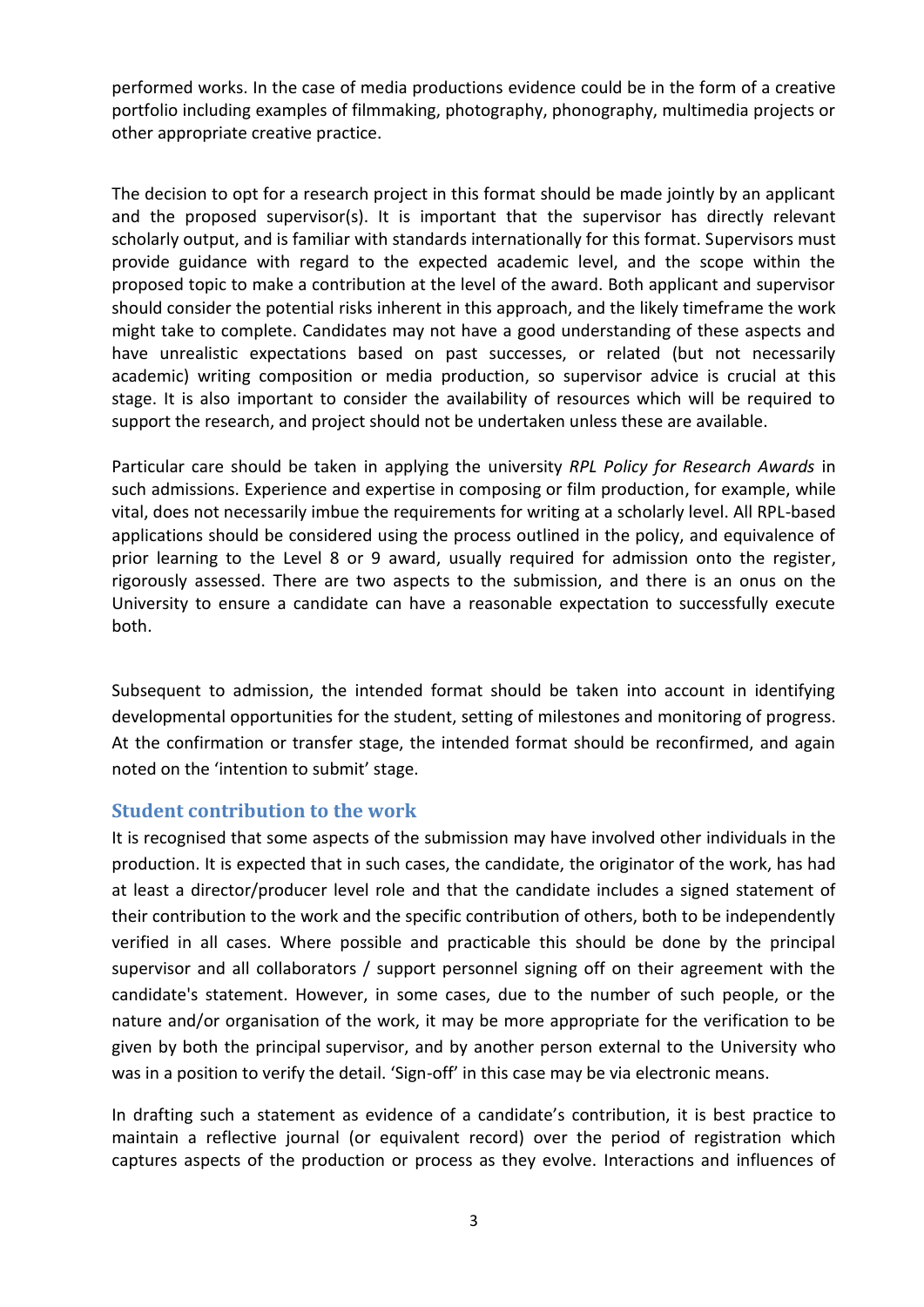technical and artistic collaborators is reflected in the journal, which may be included as an appendix to the submission where relevant.

There is no 'formula for success' in terms of the work included. The criteria candidates and their supervisors should use in judging whether the work is sufficient are the same as the criteria applied to all PhD submissions, and relate to the substance of the original and significant contribution to the field made by the candidate.

#### **External examiners**

These guidelines and the relevant extract from the regulations should be provided to potential external examiners at the first stage of contact (normally informal), so that they can evaluate whether they are comfortable with undertaking the task of examination of a thesis in this format. It is expected that all examiners of a submission of this type have a strong record of scholarly output relevant to the format of artefact, and are in a position to evaluate the work in the context of international norms in the field at the level of the award.

#### **Presentation and examination of the various elements of the thesis**

As described in the regulations, the overarching critical document should:

"detail the research questions addressed through the medium of the artefact(s), set the artefact(s) in the context of existing literature, give a detailed overview of the theme(s) common to all elements included, argue the coherence of the submission and justify the methodology adopted. It should evaluate the contribution that the research presented in the submitted artefact makes to the advancement of knowledge in the research area."

The minimum length of this element of the thesis is 20,000 words, however in many disciplines it may be significantly longer than this. At an early stage, students should familiarise themselves with the norm in their field.

Compositions should be presented in the printed format of a musical score using conventional notation or extended and novel notational formats where appropriate. The analytical commentary should follow the usual format and style for thesis presentation. A student may choose to include CD recordings within the inside cover of the thesis but this is not a requirement.

Artefacts which do not 'lie flat in an A4 format', i.e. are non-textual in nature, must be presented in a way which facilitates appropriate access to examiners. This may take the form of a live event (an exhibition or a performance) or a production, but it very much depends on the artefact. It is important that examiners have read the written part of the thesis prior to accessing work in this way. Poor sequencing or timing could undermine the examination process. It is also important to note that it is direct access to the artefact, and not to a record of it that must be afforded to examiner and which is examined. Examiners must have time to reflect on both elements of the thesis submission prior to the holding of a *viva voce* examination*.*

It is also important that such artefact(s) are captured in some digital format for the purposes of being archived with the written aspects of the submission. This may require recording of an exhibition, installation or performance. It is very important to note that this record is not the basis of the examination, and is done simply to provide a complete record of the work for which the research award was made. Subject to resources, technical support may be available in the relevant School or Faculty to facilitate such recording. It is required to be of a standard fit